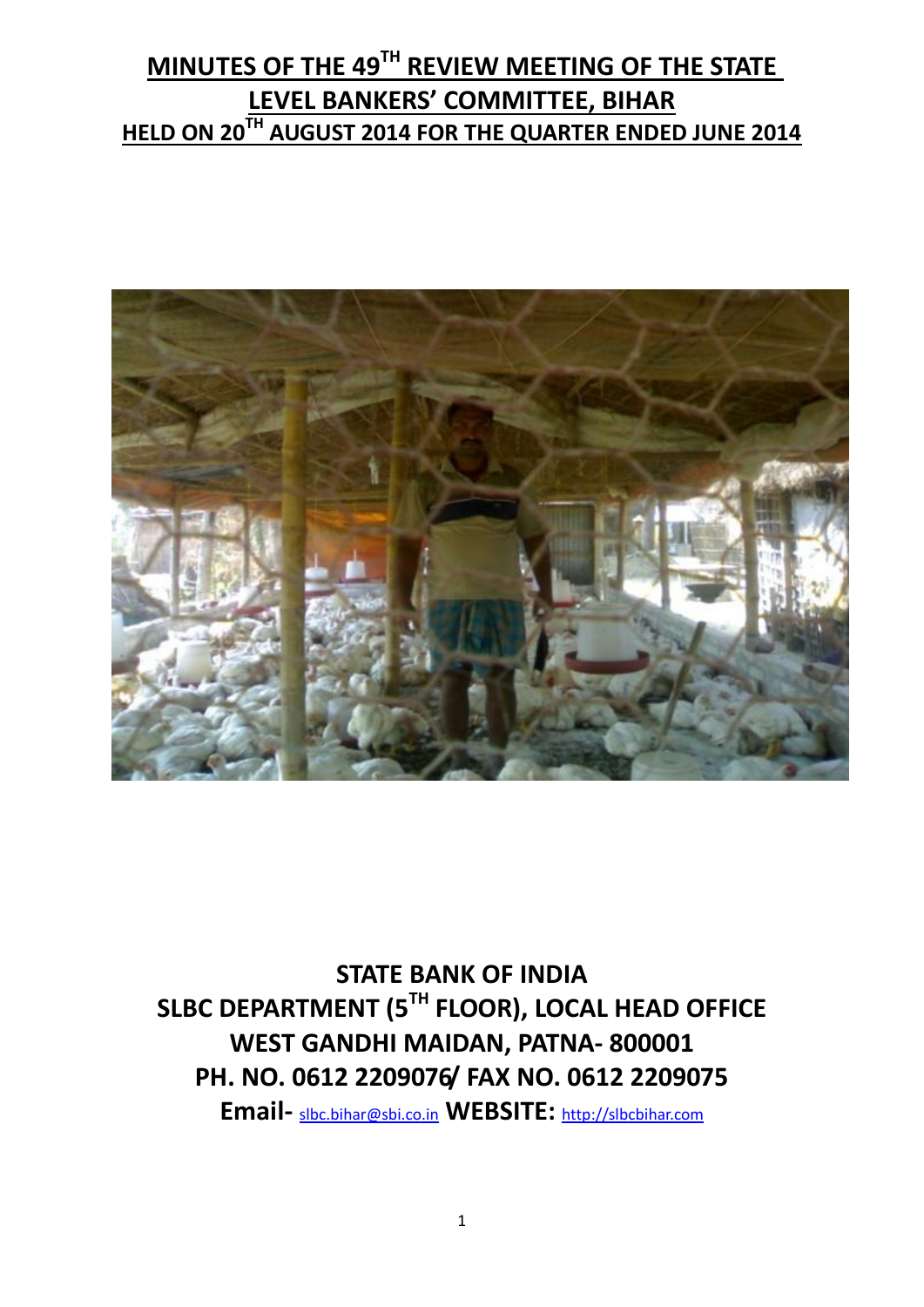### **MINUTES OF THE 49th REVIEW MEETING OF THE STATE LEVEL BANKERS' COMMITTEE, BIHAR FOR THE QUARTER ENDED JUNE 2014, HELD ON 20TH AUGUST, 2014**

The 49<sup>th</sup> review meeting of State Level Bankers' Committee, Bihar was held on 20<sup>th</sup> August, 2014 at Hotel Chanakya, Patna under the chairmanship of Shri Bijendra Prasad Yadav, Finance Minister, Govt. of Bihar. The meeting was also graced by the Agriculture Minister Shri Narendra Singh, Industry Minister Shri Bhim Singh and Animal Husbandry & Fishery Minister Shri Baidyanath Sahni. Senior officials of State Government, RBI, NABARD, Banks and other agencies also participated in the meeting. The list of participants is enclosed as Annexure-I.

Shri Ajit Sood, Chief General Manager, SBI & Convenor, SLBC Bihar, welcomed all the participants and described, in brief, some of the achievements of banks during the first quarter of FY 2014-15.

He observed that the performance of banks, during the first quarter, under ACP was 21% of the annual target which is 41% more than the performance during the same period last year. The performance under Agriculture had also registered substantial growth during the period. CGM SBI was of the opinion that banks needed to improve their performance further under KCC, Dairy, Fishery and Poultry schemes.

Shri Sood expressed that though the CD ratio of the State at 42.66% was way below the national level, it is improving every year and a growth of 248 basis point has been registered over June 2013 level. In this regard, he said that the incremental CD ratio at 64% as at the end of June'14 over that of June 2013 was an indication that the CD ratio of the State is on the growth path.

The CGM SBI expressed deep concern at the rising NPA level of banks in the State. He requested the banks to ensure updation of registers related to certificate cases as that would facilitate faster disposal of certificate cases. He requested the State Government to activate all Senior Deputy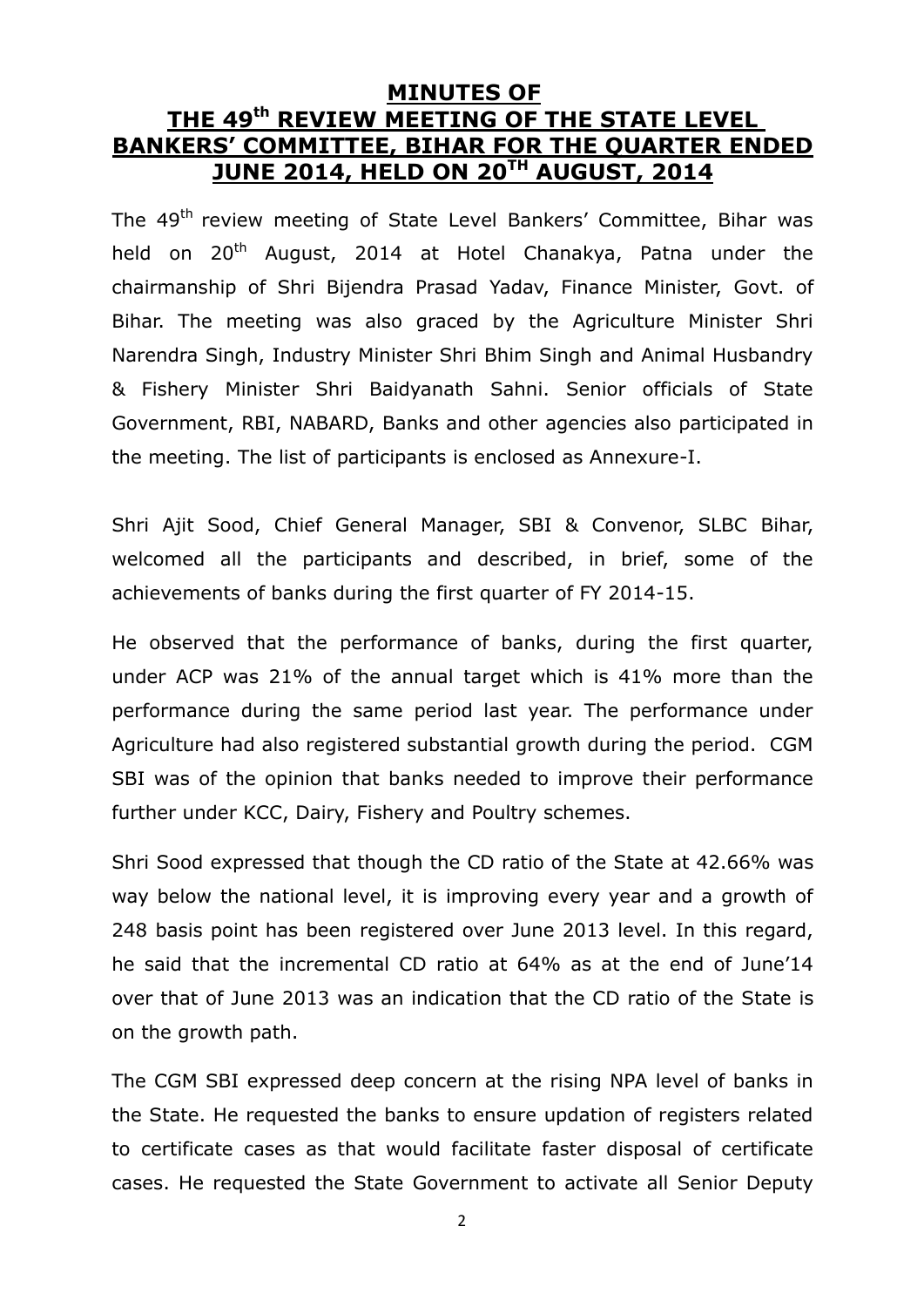Collectors (Banking) and other district level functionaries so that timely and necessary actions are initiated at their end towards disposal of big certificate cases as that would also help in creation of conducive recovery climate in the State.

Towards implementation of Financial Inclusion in the state, CGM, SBI apprised the House that identification of Sub Service Areas and Wards as also their allotment among banks have already been done. Opening account of atleast one member of each household was a big challenge before the banks and that could be achieved through camp mode. Special SLBC meeting in this regard under the chairmanship of the Chief Secretary of the state had already been held on  $7<sup>th</sup>$  August which was also attended by Director, DFS, GoI. The detail of the programme was discussed in the meeting and all stakeholders were requested to make it a success. He hoped that today's meeting would deliberate on all issues of Comprehensive Financial Inclusion including identification of unbanked household and organisation of camps for opening of accounts so that implementation of CFI could take place in hassle free manner in the State.

The CGM SBI highlighted the importance of RSETI and Financial Literacy Programmes towards creation of job and financial inclusion and the active role being played by the banks of the state in this regard. Shri Sood requested the State Govt. to create a special battalion of police force for security of Banks as it would help banks in providing unhindered banking services to the public as well as safety of public money and valuables deposited with Banks. At the end, the CGM SBI assured the State Govt. of continued participation of the banks in the development of the state.

The Regional Director, Reserve Bank of India, Shri M K Verma, in his address, commended the Banks, functioning in the state, for achieving the benchmark in case of Priority Sector Lending, Agri lending as well as for financing to the weaker sections.

The RD, RBI expressed that the pace of increase in CD Ratio of the state is very slow and credit extension by Banks on a larger scale is required to accelerate the pace. He also requested the State Govt. to fully utilise the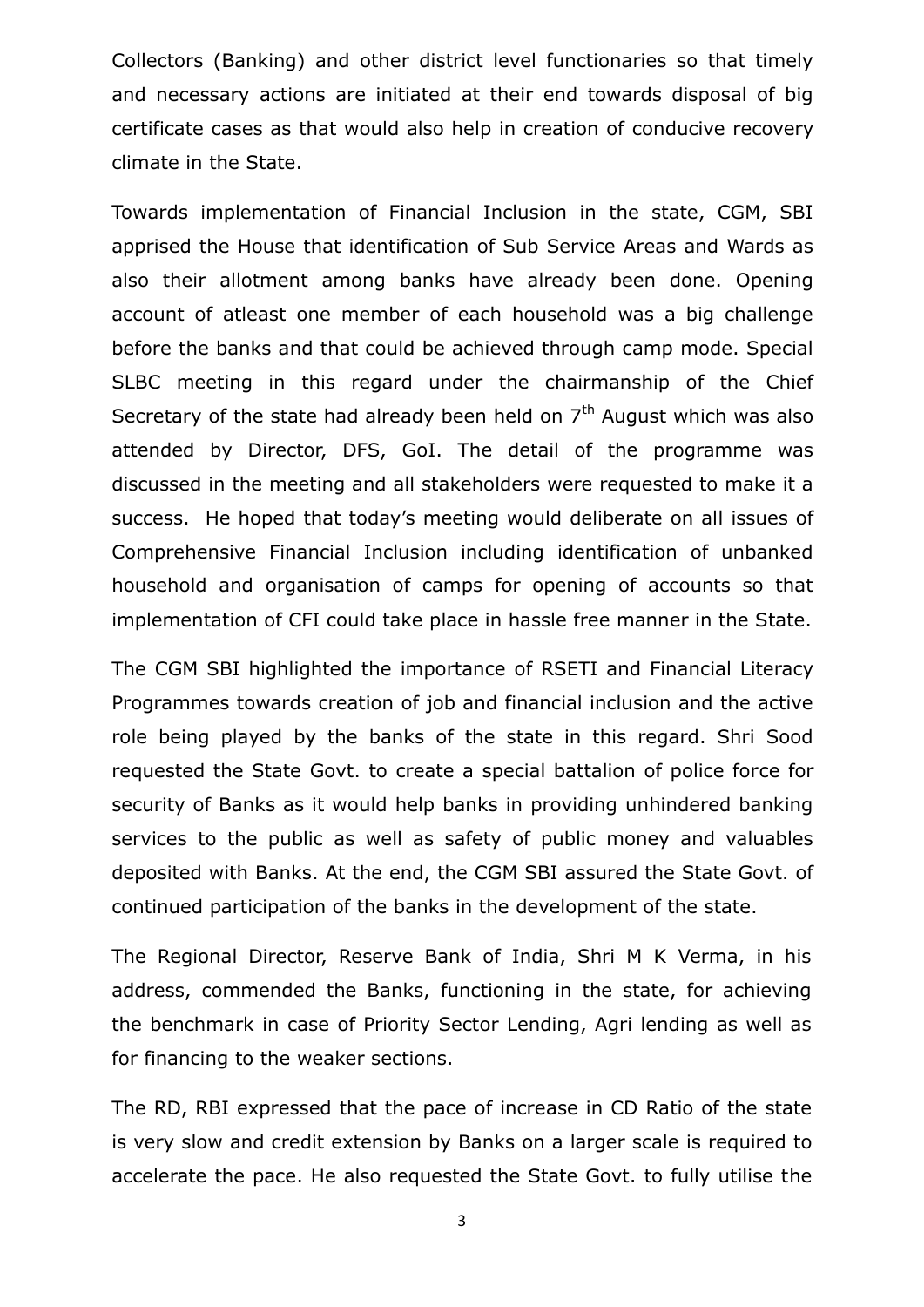amount sanctioned under RIDF, as that would have a positive impact on the CD ratio.

On branch opening, the RD RBI expressed that the Reserve Bank had liberalised regulatory frame work for opening of branches and permission of RBI was no longer required by banks while opening branches. Banks have only to ensure adherence to certain guidelines like 25% of branches to be opened at rural unbanked centres etc. and this should be utilised by banks in opening more branches. Shri Verma was of the view that while BC model should be made more vibrant there was no substitute for Brick and Mortar structure and bank should give emphasis on opening Brick & Mortar branches. Mobile banking, Internet banking and other technology based channels are needed to be leveraged for providing better banking facilities to the people.

On Financial Inclusion, Shri Verma expressed his happiness at the launch of Prime Minister Jan Dhan Yojana through which account opening of atleast one member of each household is to be ensured and the task was to be performed through mission mode. He expressed that banks were opening accounts of people in the usual course and already more than 146 lac No Frill accounts had been opened in the state. For covering all households he requested the banks and the State Govt. to work in close co-ordination so that the organisation of camps and opening of accounts could be completed by the stipulated timeline.

The RD, RBI requested the banks to give special attention towards providing financial assistance to the minority & SC/ST communities. He expressed his happiness that the representative of Minority Commission had been invited to attend the SLBC meeting and also desired that representative of SC/ST Commission should also be invited.

The RD, RBI requested the banks to provide credit support to the RSETI trained persons as the ultimate objective of the RSETI was to help attainment of self employment by the unemployed youth and for this credit support played important role. He also requested the banks to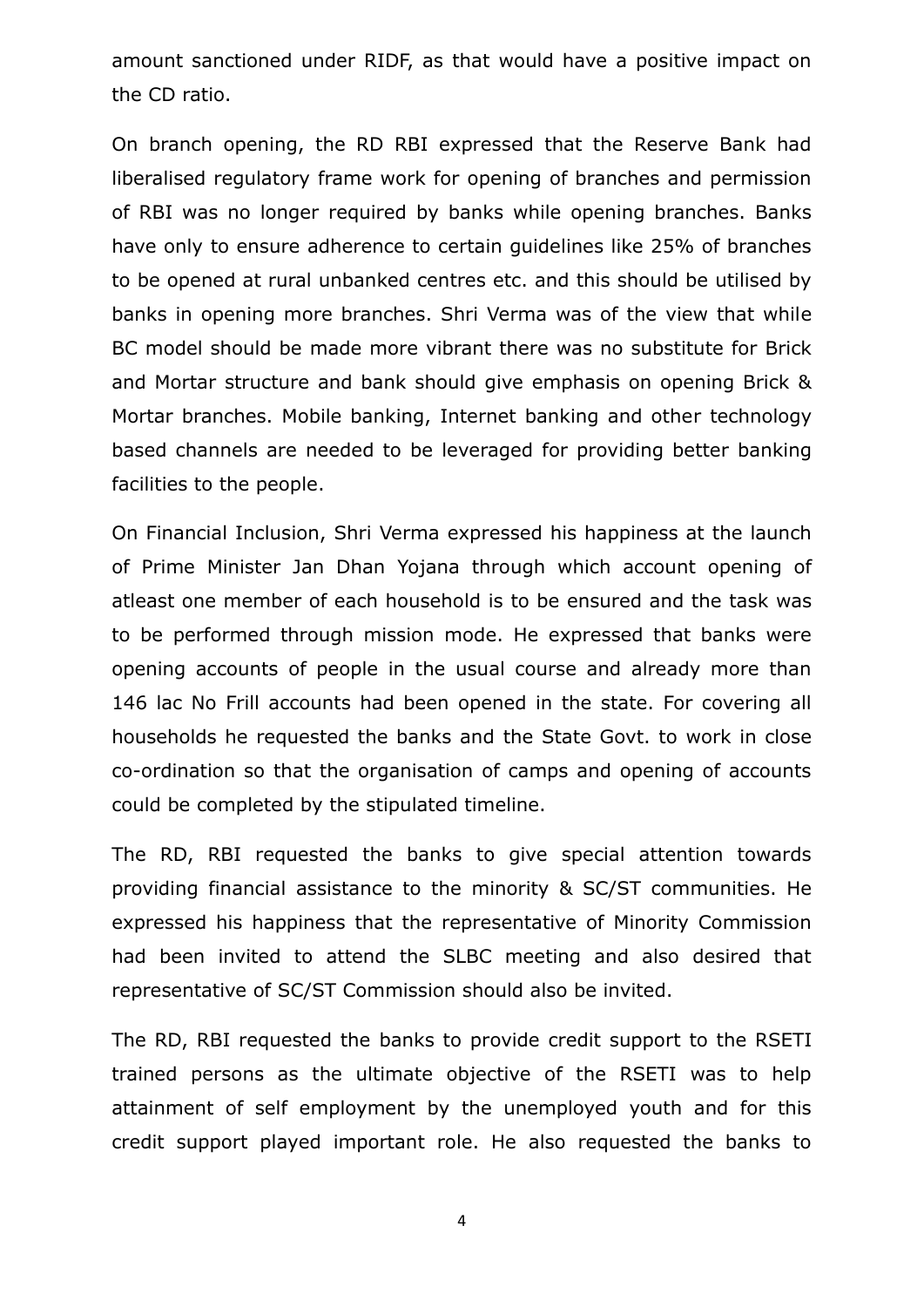ensure that their rural branches conduct at least one financial literacy programme every month.

On the issue of poor performance in agriculture sector by banks, especially Co-operative Banks, RD, RBI drew attention of the house to a governance related problem faced by the District Central Co-operative Banks operating in Bihar. He mentioned that CEOs of most of these banks are having additional charge as the District Co-operative officer and are thus not able to pay full attention to the functioning of the banks, which resulted in poor financial performance. These banks are mainly involved with procurement operations of wheat and paddy with less attention towards priority sector lending as well as recovery of dues. He added that during his interactions with front line managers of these banks in a recent workshop at RBI, it was revealed that there were management issues in most of the DCCBs and as a result, Board meetings were very erratic, keeping many decisions pending and thus hampered sending of many regulatory compliances and statutory statements to RBI and NABARD.

Dwelling on the security of banks the RD, RBI outlined the importance of strengthening security of banks as most of the currency chests of the state are still being manned by Home Guards which is a threat to security. He reiterated the request to raise special security force for the security of banks by the State Govt.

The RD, RBI expressed his deep concern at the rising NPA level of the banks and opined that improvement in recovery climate is necessary for facilitating credit extension by banks. More than 4.00 lac outstanding certificate cases needed to be disposed off and SDCs (Banking) are to play vital role in speeding up the disposal of certificate cases.

Minutes of the last SLBC meeting was confirmed and Action Taken Report on the action points of  $48<sup>th</sup>$  SLBC meeting was then adopted by the House.

Presentation was, thereafter, made by AGM, SLBC on all the agenda items. Following points emerged after discussion on the agenda items during the meeting.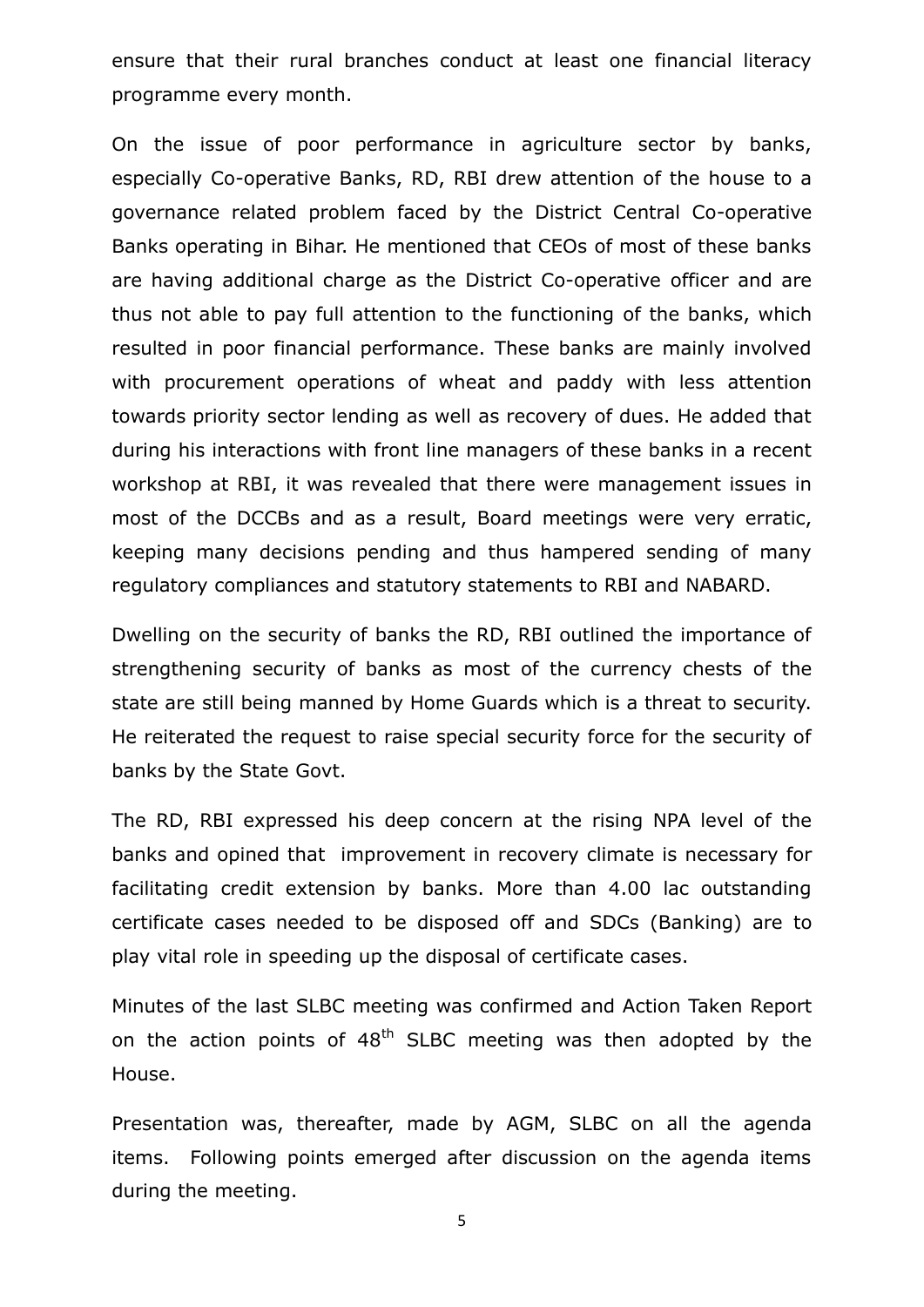### **A. ANNUAL CREDIT PLAN (2014-15):**

The Achievement of banks during June 2014 quarter under ACP 2014-15 was 21% of the annual target and it was 42% more than the disbursement made during the corresponding period of last year. All banks were requested to speed up the pace of disbursement keeping an eye on the annual target and ensure achievement of the year end target as on March 2015.

### **B. AGRICULTURE RELATED ISSUES:**

#### **1. Sub-Committee meeting of SLBC on Agriculture**:

It was apprised that the  $4<sup>th</sup>$  meeting of Sub-Committee of SLBC on Agriculture was held on 11th Aug 2014 and all related issues were discussed in it.

#### 2. **Agri ACP**:

The achievement under Agri ACP during the first quarter of 2014-15 registered Y-o-Y growth of 41% over the achievement made during the corresponding period of last FY. All banks were requested to give due attention to Agri lending and provide financial assistance to all deserving people.

#### 3. **KCC:**

11% achievement of annual target during the first quarter, under new KCCs, was stated to be very low and the banks were advised to give proper focus towards issuance of new Kisan Credit Cards. The low level of renewal done by Co-operative Bank drew adverse comments from the House. The representative of Co-operative Bank stated high level of NPA and emphasis on recovery as the main reasons for low renewal of KCC loans. Co-operative Deptt. and Agriculture Deptt. were advised to sit together and sort out the problems being faced by the Co-operative Banks so that financing under KCC by the Co-operative Bank could increase. All banks were requested to ensure that the renewal of all eligible KCC loans is done and all the eligible farmers are provided new KCC.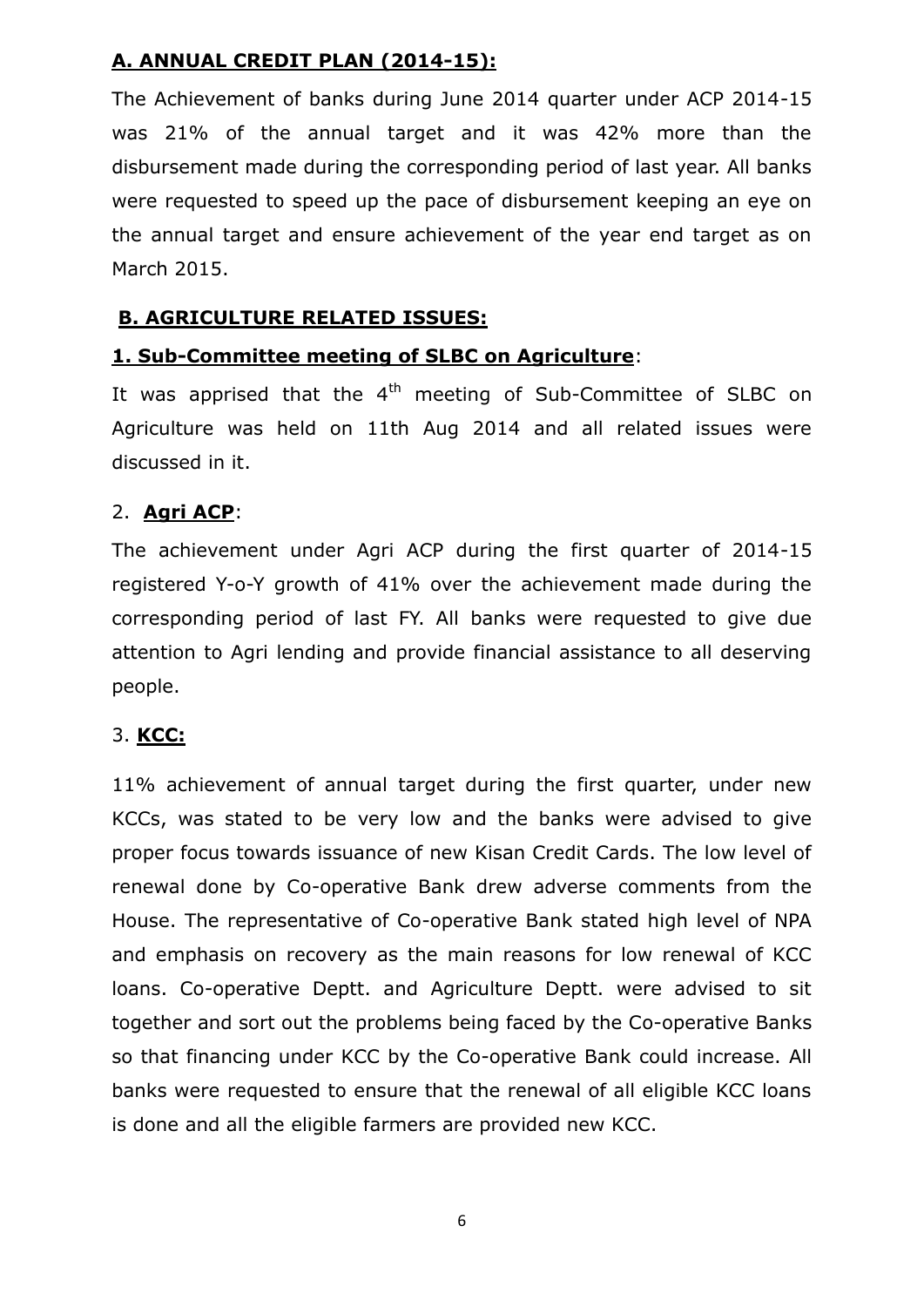At the time of providing new KCCs or renewing KCCs, issuance of Rupay cards was to be ensured to all the farmers. It was felt that farmers need to be sensitized for using the Rupay card while performing KCC related banking transactions.

Principal Secretary, Agriculture informed the House that credit camps are being organised on 27<sup>th</sup> August and 24<sup>th</sup> September for financing KCC. For ensuring maximum KCC disbursement during the camps, the State Govt. was also utilising its field functionaries for generating application forms and the banks were requested to ensure their full participation so that through the camps maximum number of farmers avail credit facilities from the banks. Bankers requested that the field level functionaries should ensure proper filling up of applications and availability of all documents as per the check list, at the time of generation of applications, so that banks could dispose the applications in time and rejection of applications on these grounds could be avoided/ lessened. It was pointed out that rent-receipt book was not available in Muzaffarpur district which is coming in the way of sanctioning KCC. The revenue authorities were requested to ensure issuance of rent receipts to all farmers so that banks could issue KCC to all eligible farmers.

#### 4. **Farm Mechanisation**:-

Dissatisfaction was expressed over poor performance under Farm Mechanisation as Banks had achieved only 7% of the target till June'14. Bankers were requested to give priority to this area as the State Govt. was also providing subsidy amount for financing power tiller, tractor etc under Farm Mechanisation. The State Govt. was requested to reconsider delinking of subsidy schemes from Bank credit and make Bank credit compulsory for availing subsidy facility.

#### 5**. Dairy & Fishery**:-

The Secretary, Animal Husbandry and Fishery Resources described the performance of banks as very poor and also stated that the banks having the responsibility of implementing the various schemes under Animal Husbandry needed to give more attention towards their financing,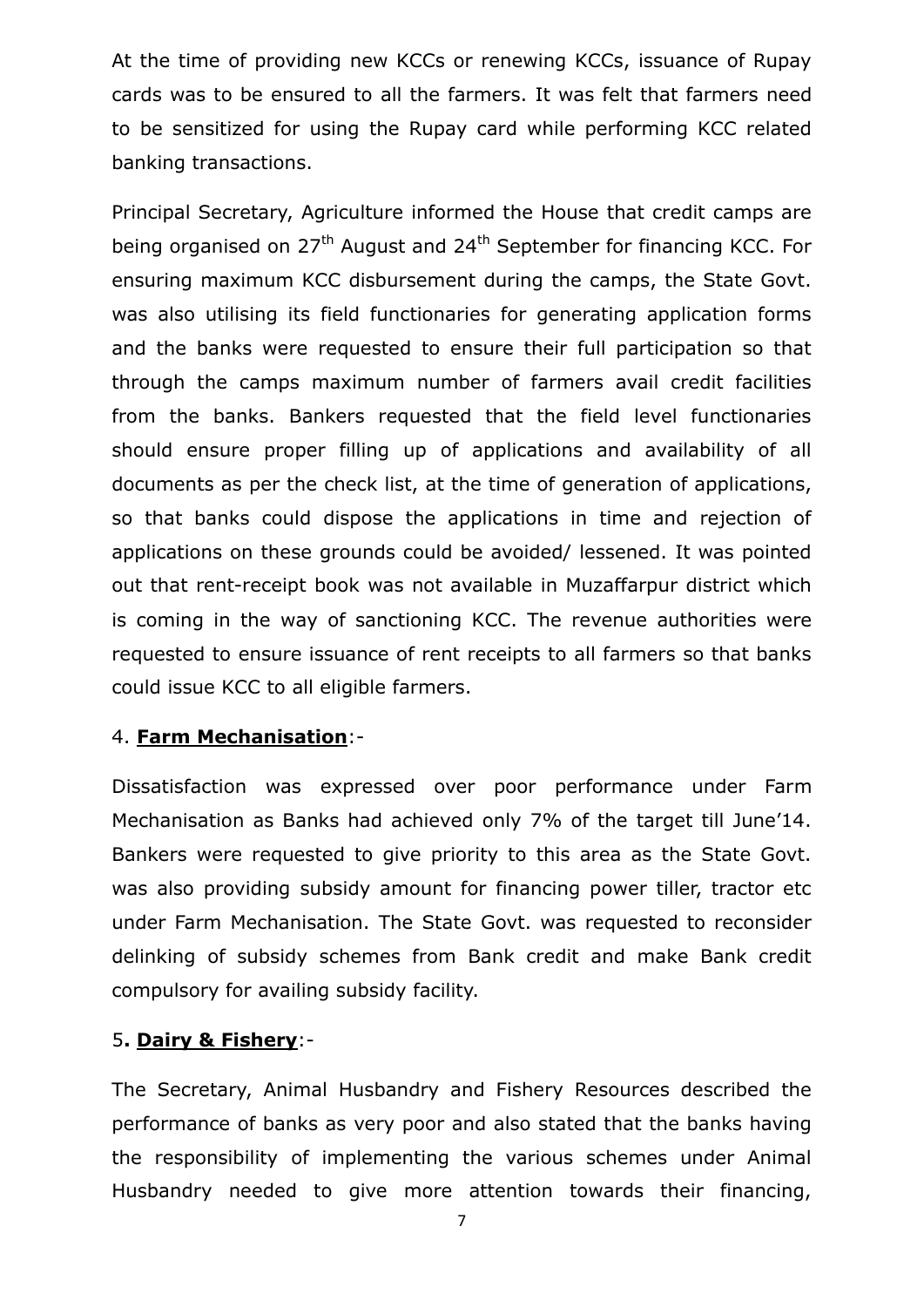particularly under the Dairy scheme where 7 banks had been allotted all the blocks of the state.

Bankers raised the issue of implementation of fishery schemes by only IDBI bank in the state and requested to include more banks in the scheme. Problems being faced by the banks in the implementation of Integrated Dairy Development Scheme (IDDS) was also raised by the bankers. The District Animal Husbandry Officers are not signing the forwarding letter in respect of claim of subsidy amount in many districts like Vaishali, Bhagalpur, Begusarai etc resulting in non-release of subsidy amount. As such, the subsidy amount was lying idle in the nodal branches of the Banks. The Finance Minister directed the Principal Secretary, Finance to review the animal husbandry schemes and sort out the problems.

#### **6. SHG, RSETI, FLC & JLG:**

Following issues were highlighted with regard to financing to SHGs/ JLGs and the functioning of RSETIs/ FLCs:

(I) Self Help Group (SHG):

a) Financing by banks to SHGs during the first quarter of 2014-15 had been less than that of last year and all concerned needed to pay more attention for facilitating improved performance.

b) Notification of the State Govt. with regard to implementation of Interest Subvention scheme in the 27 non-IAP districts on the same line as in the 11 IAP districts had not yet been issued.

c) On  $23<sup>rd</sup>$  July, camps had been organised in all districts for financing SHGs and approx 14500 SHGs were provided finance by banks. Camps would also be organised on 23<sup>rd</sup> August and 23<sup>rd</sup> September'2014 in all districts and all banks were requested to ensure full participation in these camps.

d) Banks were requested to ensure adequate availability of stationery for use during the camps.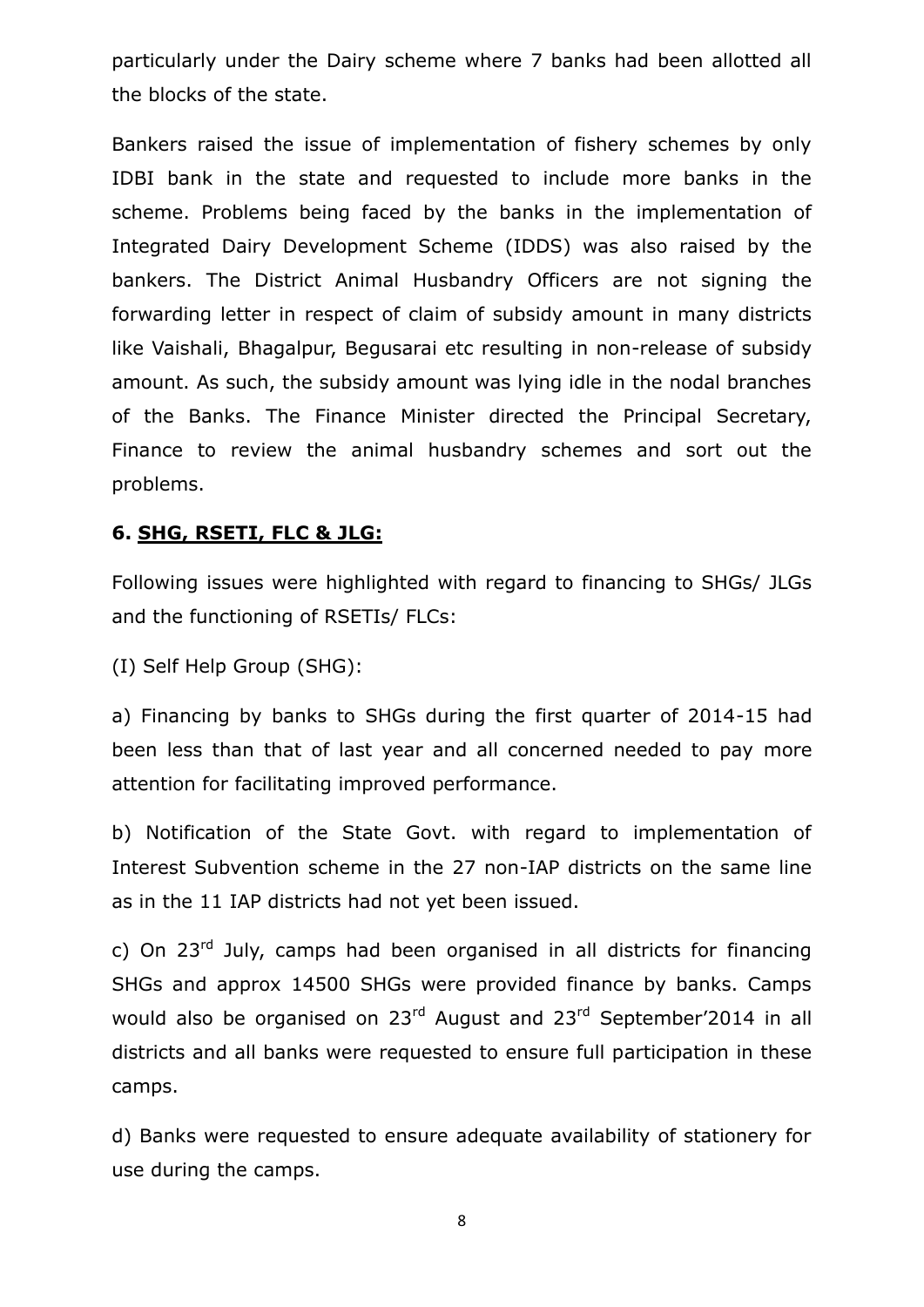e) Banks to ensure use of common format after exhausting their existing stock of old format for account opening  $\&$  1<sup>st</sup> dose linkage of SHGs.

II) On functioning of RSETIs, following issues were raised:

a) More focus should be given to the settlement of trainees which is the main objective behind creation of RSETIs.

b) In case of training related to vocation where loan under PMEGP is applicable, loan application of trainees should be generated at the RSETIs so that their settlement after the training is facilitated.

c) Every branch, in their respective district, should sponsor minimum 5 persons for training and credit link minimum 5 trainees in a year.

d) RSETIs are sending list of trainees to the concerned branches. In DLCC & BLBC meetings bank branches should be activated to provide finance to such trained persons.

e) Modalities for reimbursement of training cost for 2013-14 should be advised to banks at the earliest.

III) Financial Literacy: On Financial Literacy initiatives the banks were requested to ensure that their rural branches organise atleast one financial literacy camp every month to sensitize people about the benefits of maintaining bank account and various schemes of the Banks.

IV) Joint Liability Groups (JLGs) :

Financing to JLGs had not picked up in the state and only 8% target had been achieved till June'14. Banks were requested to increase the pace of financing to JLGs as these had good potential in the state.

#### **C. INDUSTRY RELATED ISSUES**

#### 1. **Sub-Committee meeting of SLBC on Industries**:

It was apprised that the  $4<sup>th</sup>$  meeting of Sub-Committee of SLBC on Industries was held on 4th Aug 2014 and all related issues were discussed in it.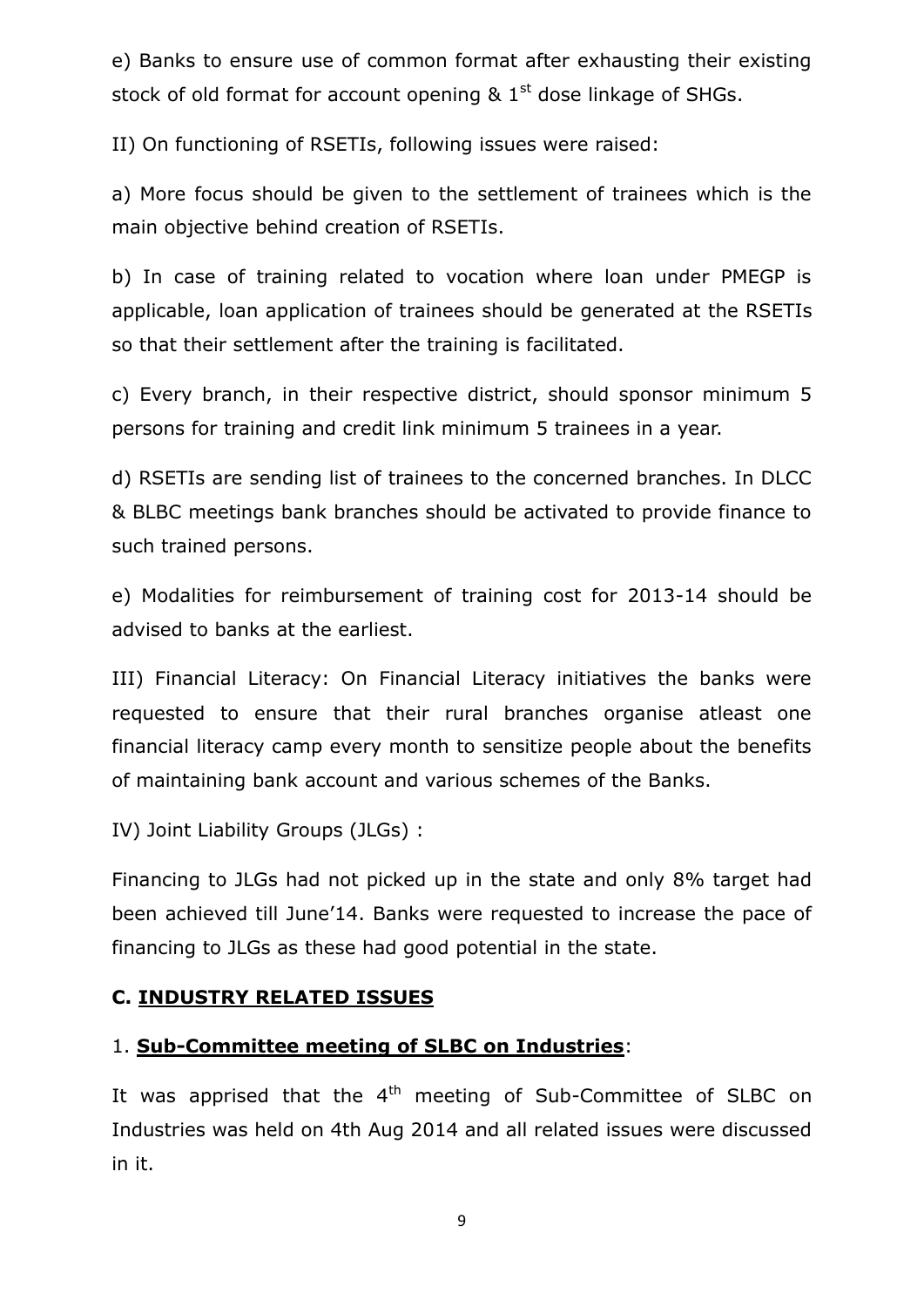### 2. **Achievement under MSME ACP:**

Till June 2014 the performance of Banks under MSME had recorded 119% growth y-on-y and it was 27% of the annual target. The target under manufacturing sector had for the first time been allotted to the banks and all banks were requested to provide adequate credit to the manufacturing sector

### **3. Review of achievement under PMEGP:**

The overall performance under the scheme was observed to be very poor. It was emphasised that even if one loan is given by each branch the target of the state could be easily achieved. Utilisation of Margin Money by the banks needed to be given priority so that target of utilisation of Margin Money could be achieved by each bank.

The major reason for poor performance during the first quarter was stated to be delay in receipt of loan applications and also deficit of quality proposals. The House was apprised that application forms for availing finance under PMEGP were being generated at the district level by DIC and other agencies and these would be shortly reaching the branches. Banks were requested to instruct their branches to generate loan applications from their end also so that financing under the scheme picks up. It was also assured by the PS Industry that the application forms generated by banks or by RSETIs would be passed by the District Task Force Committee, on priority basis. As industrial sector was national priority area and had potential to provide large number of jobs to people, banks were requested to give adequate attention towards financing under the scheme.

#### **4. WEAVERS CREDIT CARD (WCC):**

Performance of banks under the scheme was found to be unsatisfactory and banks were requested to provide credit to weavers functioning in the State. The banks functioning in the eleven districts where weavers are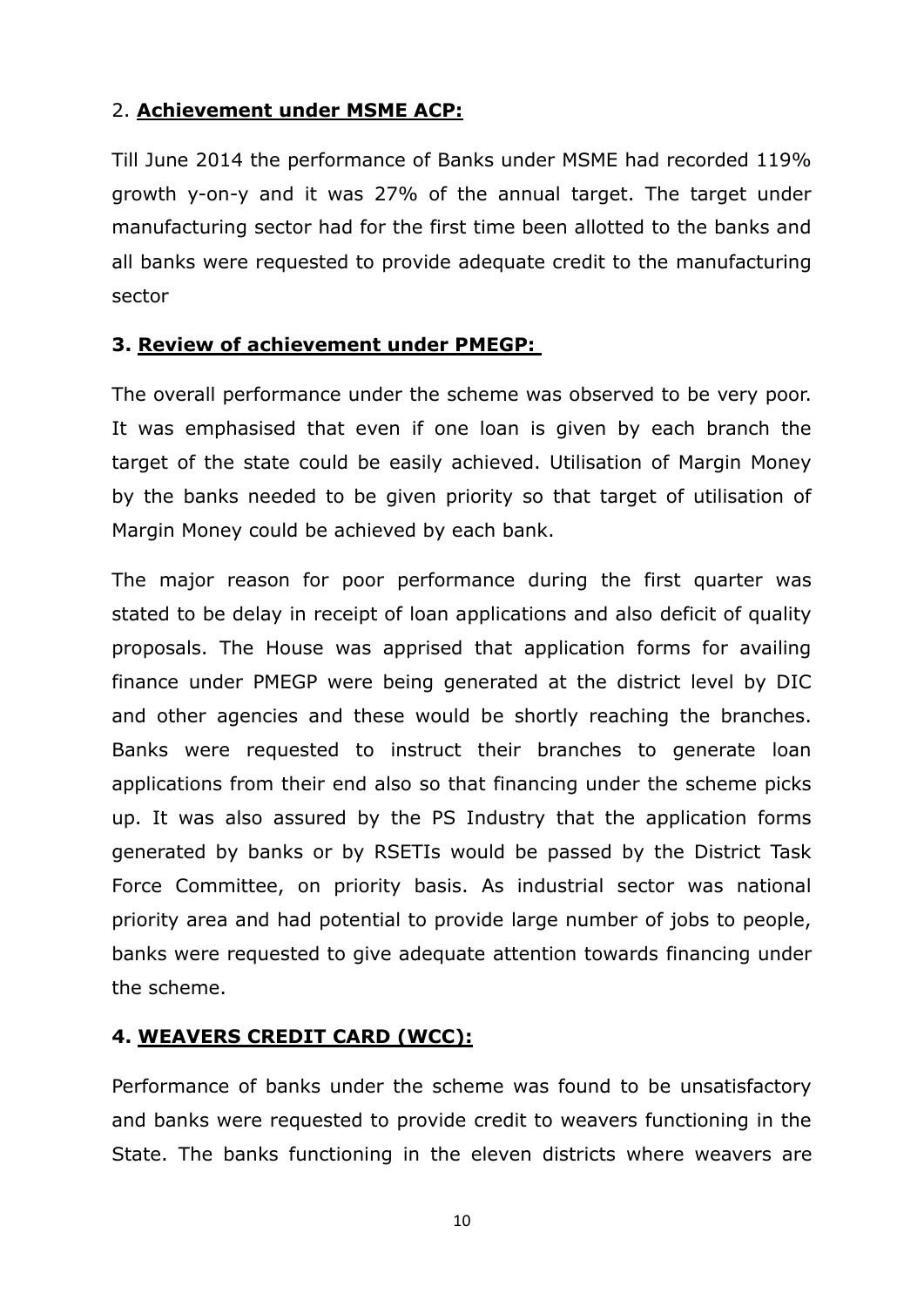functioning were requested to give adequate attention towards financing under the scheme.

### **5. FOOD PROCESSING INDUSTRIES:**

Progress made by banks under financing to Food Processing Industries was observed to be good. Considering the good potential available in the state for Food Processing Industries banks were requested to provide finance to more number of such units functioning/coming up in the state.

### **D. OTHERS:-**

#### **1. STAMP DUTY:**

The issue of higher stamp duty applicable to small value non-Agri loans was raised and it was requested to have a re-look on the enhancement in stamp duty as high stamp duty in non-Agri loans was adversely impacting lending to non-Agri sector.

#### **2. OPENING OF BRANCHES:**

The banks in the state had targeted opening of 600 branches during the FY 2014-15. During June quarter only 35 branches had been opened and all banks were requested to ensure that the target of branch opening is achieved in the remaining period of the FY.

In the villages with less than 2000 population providing banking facility was an important task and it was apprised that out of targeted 20018 such villages for achievement till March'2015 banking outlets had been opened in 10115 villages till June 2014. AGM SLBC apprised the House that with the launch of Comprehensive Financial Inclusion Plan for providing Banking facilities in all Sub Service Areas by Aug'2015, the coverage of villages with below 2000 population would be automatically ensured.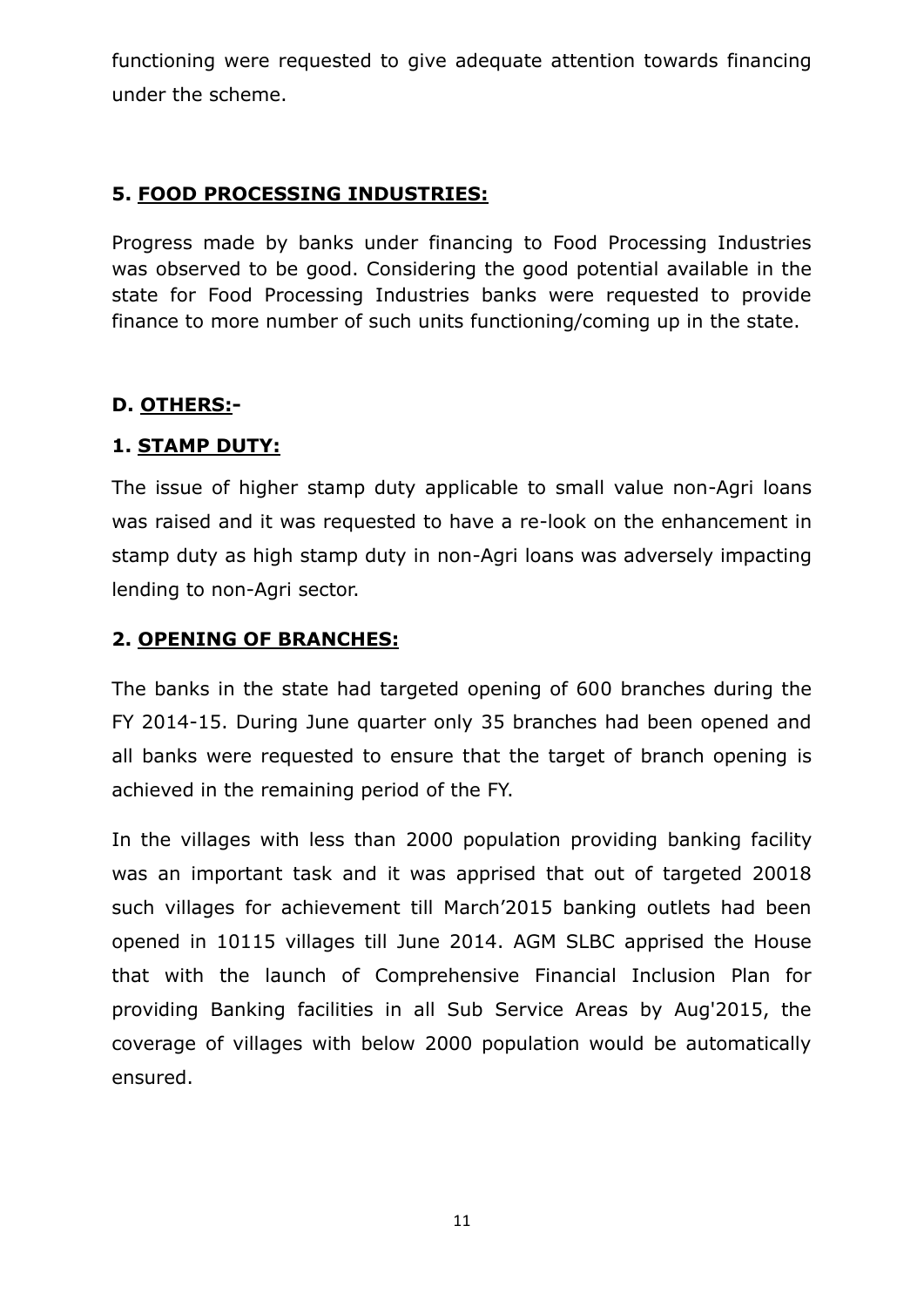#### **3. EDUCATION LOAN:**

14% achievement of target by banks under Education loan, during the first quarter, was described as poor. It was desired that more focus be given towards providing education loan and early disposal of the applications so that all eligible students get the same in a hassle free manner.

Education Loan Camps were organised on  $9<sup>th</sup>$  & 23<sup>rd</sup> July, 2014 and many applications were generated in these camps. All banks were advised to dispose the applications received in the camps on top priority basis. It was pointed out that Private sector Banks also need to improve their poor show under Education loan.

#### **G. COMPREHENSIVE FINANCIAL INCLUSION:**

The Pradhan Mantri Jan Dhan Yojana, as announced on 15<sup>th</sup> August 2014, entailed a six pillar approach beginning with providing banking facilities and opening of accounts to providing micro insurance and pension facilities.

The Principal Secretary, Finance enumerated the modalities that should be adopted for identification of unbanked households. In this regard, he requested the banks to prepare village-wise list of all account holders and tally the same with the voter's list. SDCs (Banking) would provide the voter's list to the LDMs who should distribute the same among the bank branches on the basis of their service area villages. After identification of unbanked households the task of the banks for covering such uncovered households would become easier.

In the villages where account opening camps are being organised Financial literacy programmes should also be held for increasing awareness of the villagers. Account opening of beneficiaries of different schemes including scholarships, pension etc being given by the Central and State Govt. should also be done simultaneously as Govt. proposes to transfer all benefits through bank account only.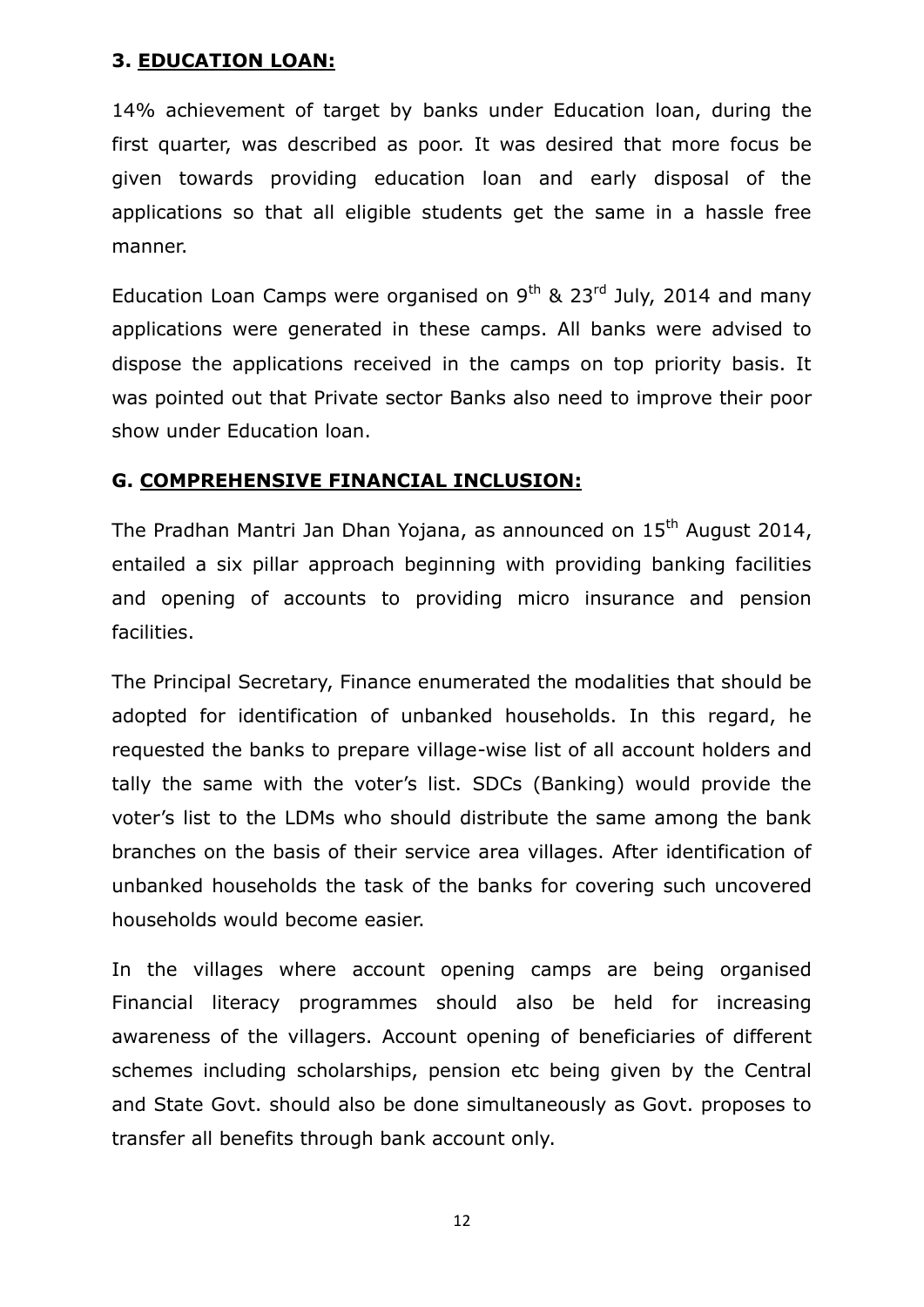The Finance Minister desired that the Rural Development department should involve Gram Panchayat personnel at the village level and Ward commissioners at the urban ward level so that all rural and urban households are covered in the given timeframe.

As Aadhar card had so far been given to only 10% of the population banks were requested to open accounts even without Aadhar no. and Aadhar no. should be feeded subsequently. The Finance Minister opined that if camp for generating Aadhar no. is held simultaneously with the account opening camps, linking of Aadhar no. with the bank account would be facilitated.

The Industry Minister Shri Bhim Singh then addressed the House. He highlighted the important role that micro-industries and micro-enterprises played in the progress of the state. In the absence of big ticket investments the micro and small units needed to drive the progress of the state. He emphasized that through promotion of venture fund and policy on textile sector the State Govt. was promoting industries in the state. The State Govt. was also involved in providing entrepreneurship development to enhance the capacity of its people. He requested the banks to enhance the credit offtake for the industrial sector and utilise the CGTMSE coverage facility available to the banks for loan up to Rs.1 Crore.

The Animal Husbandry & Fishery Resources Minister Shri Baidyanath Sahni underlined the requirement of co-ordination between the banks and the concerned department of the State Govt. to make the schemes under animal husbandry successful. He requested the Animal Husbandry department to work in close coordination with the banks and remove the bottlenecks in the implementation of the various schemes so that credit extension happens at the desired pace.

The Agriculture Minister Shri Narendra Singh in his address expressed deep anguish at the poor performance of banks during the first quarter. He advised the bankers to be more sensitive towards the feelings of the people and provide adequate financial assistance to the needy people. Shri Singh decried the involvement of middle man in credit delivery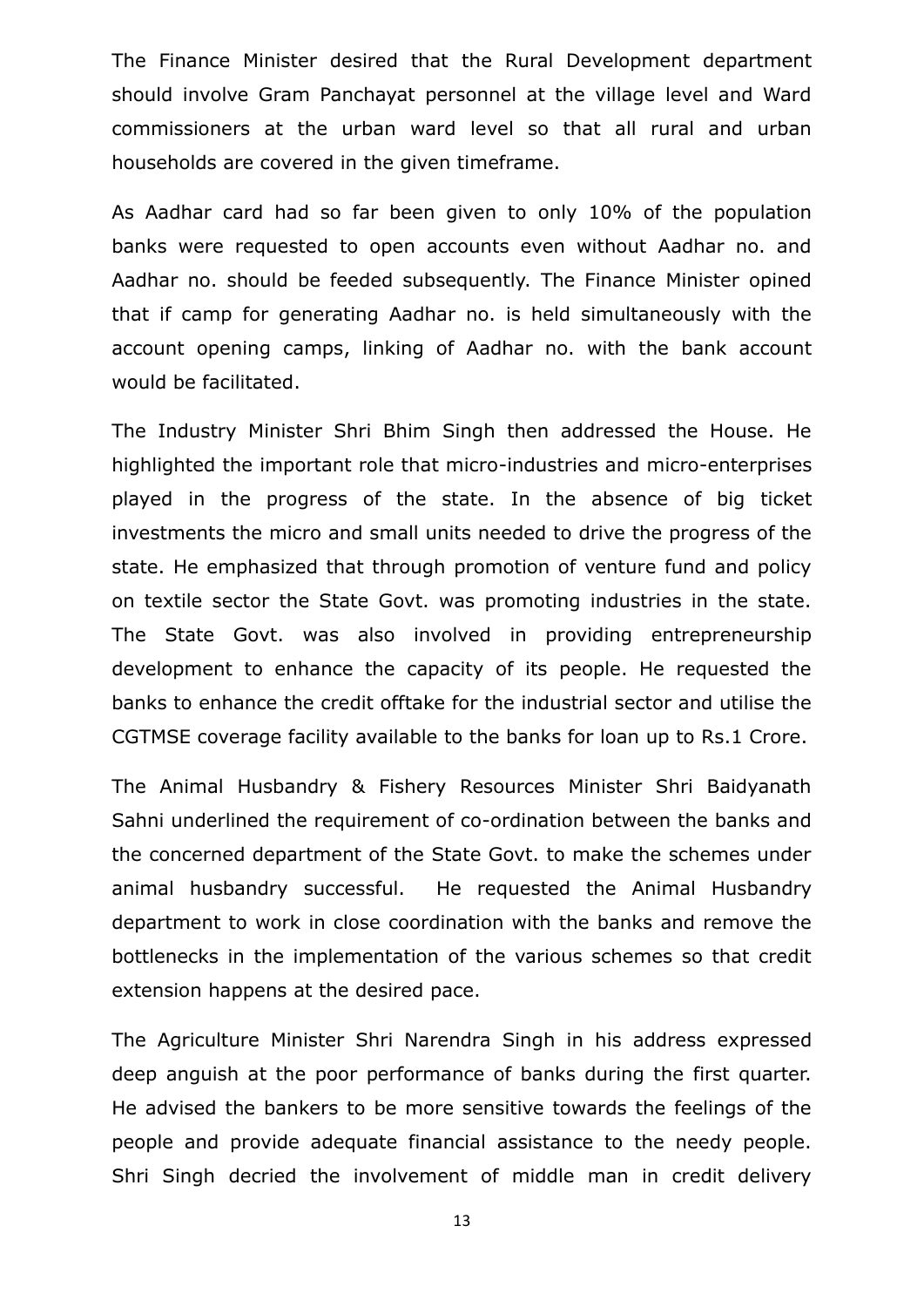process of banks. He advised the bankers to be tough, transparent, sensitive & knowledgeable as these attributes are vital for discharging their duty in proper manner. He also said that complaint should be resolved at the earliest and appropriate action should be taken against their erring official & staff.

The Finance Minister Shri Bijendra Prasad Yadav in his address highlighted the purpose behind the nationalisation of banks and the challenging role that banks play in the economic development of the state. He remarked that the perennial rivers flowing through the state provided good opportunities for development of fishery and other related sectors apart from enriching the fertility of the soil, resulting in three crops being harvested in many pockets of the state. Shri Yadav requested the bankers to utilise the good Agri potential available in the state in increasing Agri financing so that the state of Bihar not only become a crop surplus state but also its farmers lead a better life. The Finance Minister also stressed on the need of enhancing finance under Education loan as many students of the state needed financial assistance to pursue higher studies. He complimented the banks that despite deficit of staff they have been accepting the growing challenges posed by the society and have been opening branches, opening accounts, garnering deposits and providing financial assistance to large number of needy people. Shri Yadav was of the view that though activity and responsibility of the banks have increased but corresponding increase in the accountability of banks has not been observed. He directed the Principal Secretary-Finance to address the different issues raised by banks in today's meeting by arranging meetings with the concerned departments and banks separately. The Finance Minister advised the bankers to provide service with responsibility and perform their job in a transparent manner to improve credibility of the banking system. Senior bank officials should understand the problems faced by ground level functionaries and address them suitably. He assured the bankers of full cooperation from the State Government in their pursuit towards good performance.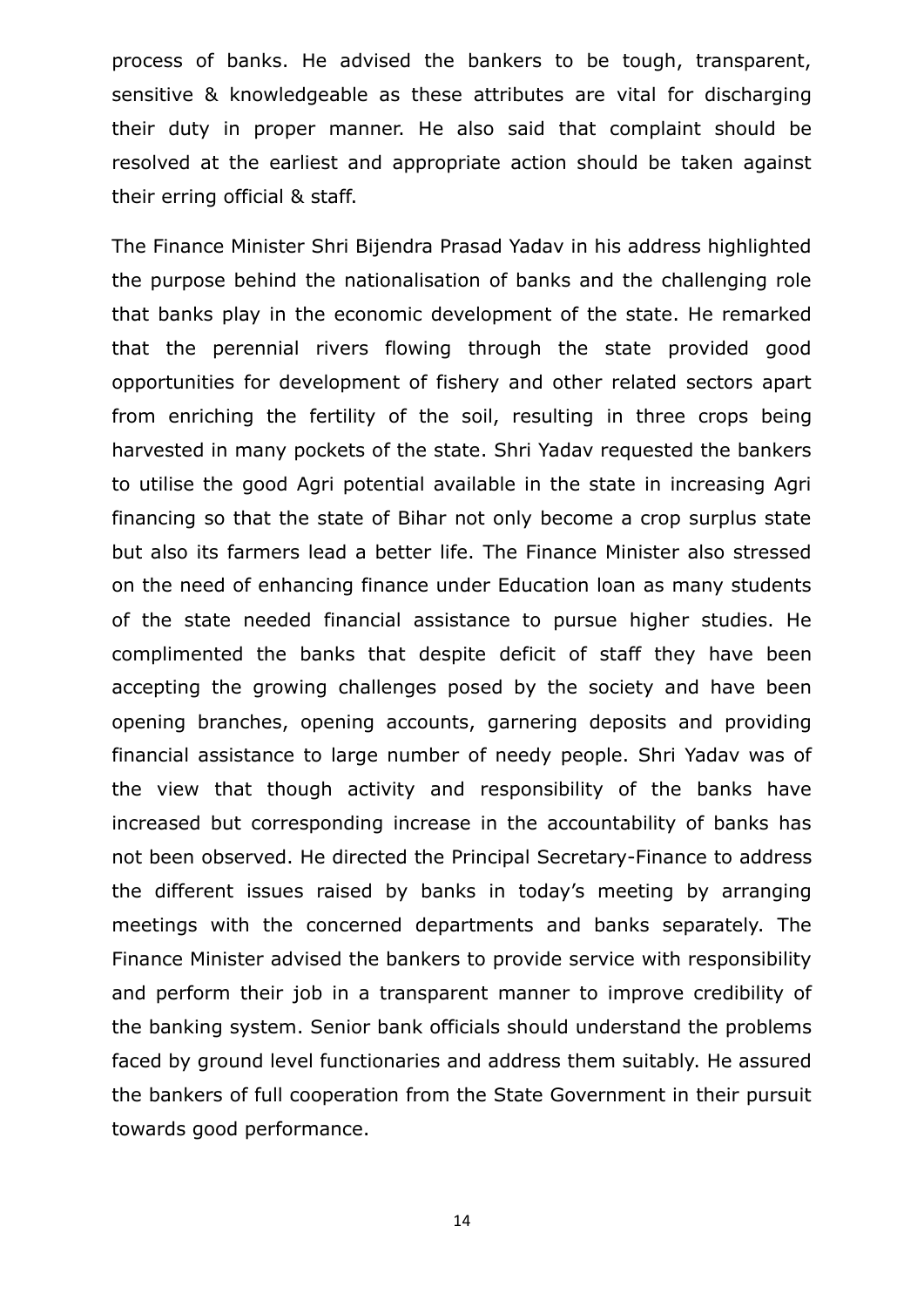The Principal Secretary-Finance thanked the ministers for participating in the day's meeting and guiding the banks & concerned State Govt. departments for better performance. He was optimistic that if the path shown by the ministers is heeded by all stakeholders, the ACP target would be achieved. He assured the ministers, on behalf of the banks & State Govt. officials that all issues would be resolved by working in close co-ordination with each other and the state would continue to move on growth trajectory.

**\*\*\*\*\*\*\*\*\*\*\*\*\*\*\*\*\*\*\*\*\*\*\*\*\*\*\*\*\*\*\*\*\*\*\*\***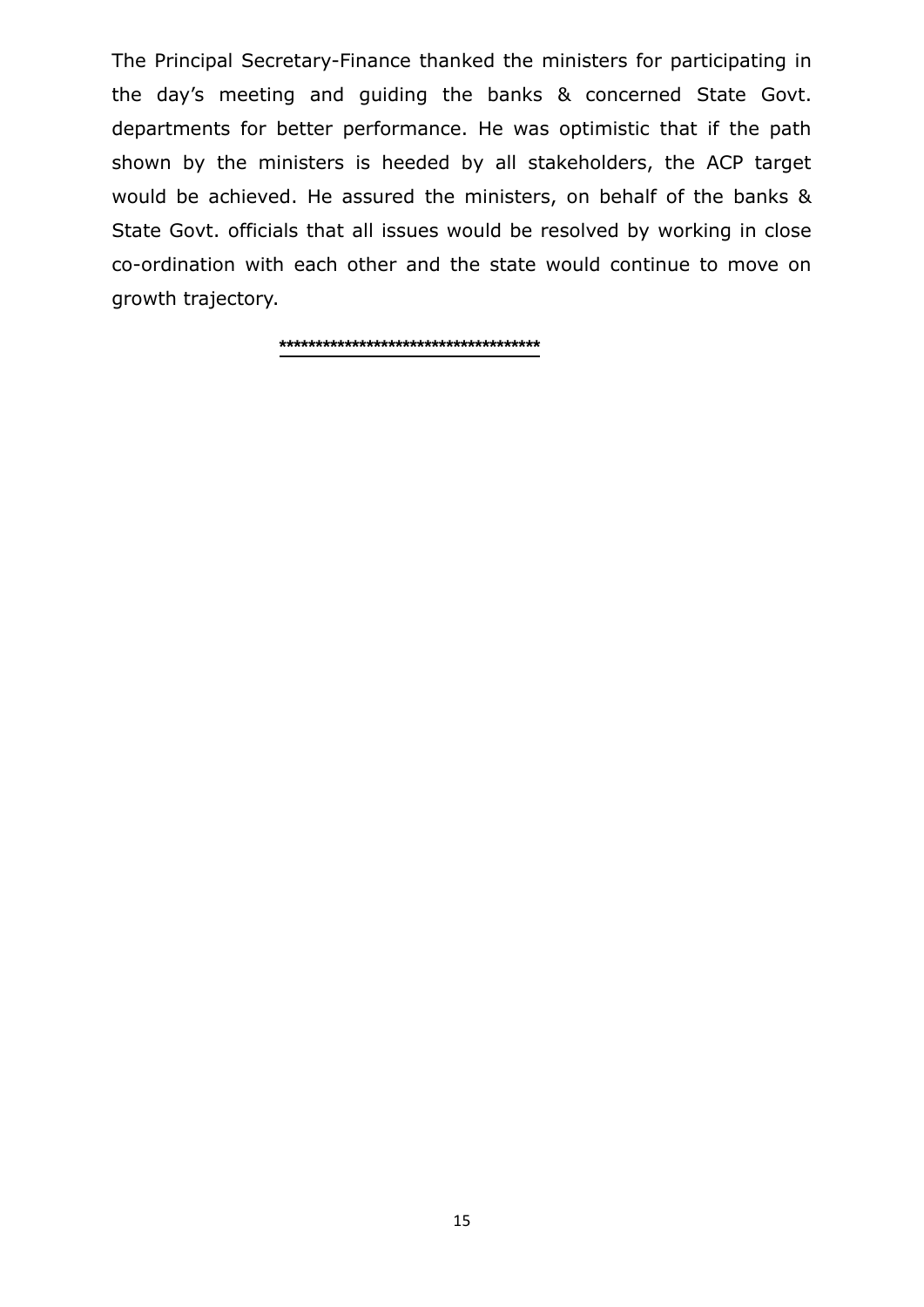### **ACTION POINTS 49 th SLBC MEETING HELD ON 20 th AUGUST 2014**

1. Banks should put in concerted efforts to ensure achievement of 100% target set under ACP for 2014-15.

(Action: All Banks)

2. The Banks should give focus on issuance of new and renewal of KCC and also increase Agri Term Loan financing like Storage, Farm equipments, Dairy, Poultry etc. in order to achieve the ACP target for Agri. segment.

(Action: All Banks)

3. Implementation of Interest-Subvention scheme in the accounts of SHGs to be ensured. Interest to be applied at the rate of 7% in all NRLM compliant SHG accounts.

(Action: All Banks & SRLM)

4. Notification to be issued by the State Govt. with regard to implementation of Interest Subvention scheme in the accounts of Self Help Groups, in the 27 non-IAP districts, on the same line as in the 11 IAP districts.

(Action: State Government)

5. Camps for financing SHGs to be organised on 23rd August and 23rd September' 2014 at all district headquarters of the state and all eligible SHGs to be provided with credit assistance.

(Action: State Govt., Jeevika & All Banks)

6. Necessary action should be taken by SDCs-Banking for disposal of pending certificate cases of banks, especially the top ten cases provided to them by LDMs in August 2014, in order to improve the recovery climate as well as to contain the NPA of the banks.

(Action: State Govt. & Banks)

7. Settlement rate of RSETIs should be increased by giving more focus on selection of candidates and settlement of trainees. Sponsoring & Credit linkage of minimum 5 persons in a year by each branch to be ensured.

(Action: All Banks)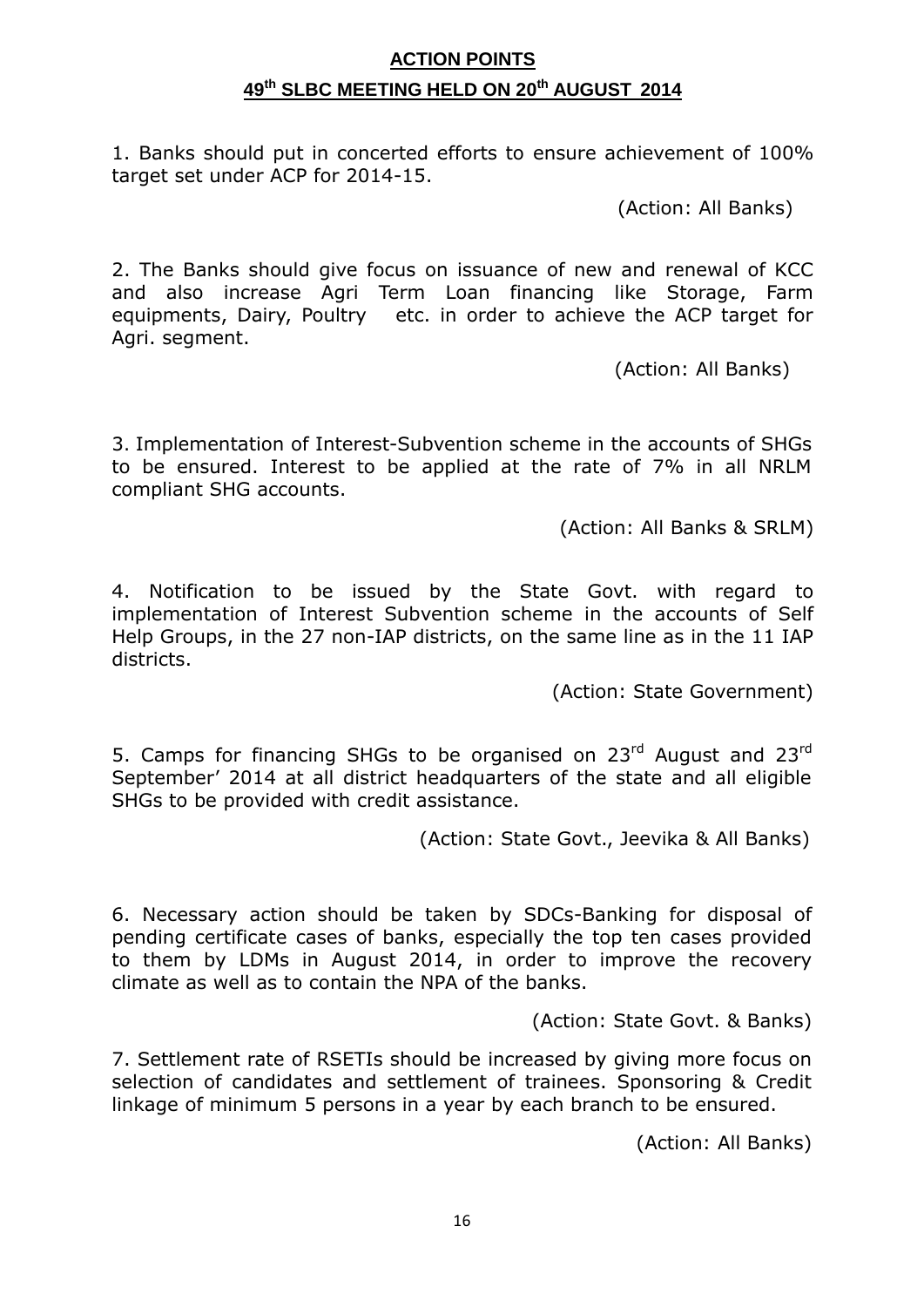8. Escalation in the rate of Stamp duty for small value non-Agri loans like DIR, WCC etc. be reviewed.

(Action: State Government)

9. All banks should give desired focus to PMEGP financing and timely utilisation of margin money in order to achieve PMEGP target during 2014-15.

(Action: All Banks)

10. Principal Secretary-Finance to arrange discussions in order to arrive at a solution, on the different issues raised by banks related to Animal Husbandry, non- renewal of KCC by Cooperative banks, recovery and account opening by arranging meetings with the concerned departments and banks.

(Action: State Government)

11. At the time of providing new KCCs or renewing KCCs, Rupay cards to be issued to all eligible farmers.

(Action: All Banks)

12. Modalities for reimbursement of training cost of RSETIs for 2013-14 should be advised to banks at the earliest.

(Action: State Government)

13. In case of training related to vocation where loan under PMEGP is applicable, loan application of trainees should be generated at the RSETIs so that their settlement after the training is facilitated.

(Action: DIC, KVIC, KVIB and Banks)

14. Banks should open accounts of all uncovered households under Prime Minister Jan-Dhan Yojana and as Aadhar card had so far been given to very less percentage of the population, banks to open accounts even without Aadhar no. and Aadhar no. should be feeded subsequently.

(Action: All Banks)

15. Special Camps to be organised for enrolment and issuance of Aadhar card especially for all the accounts being opened under Jan Dhan Yojana.

(Action: UIDAI and State Govt.)

\*\*\*\*\*\*\*\*\*\*\*\*\*\*\*\*\*\*\*\*\*\*\*\*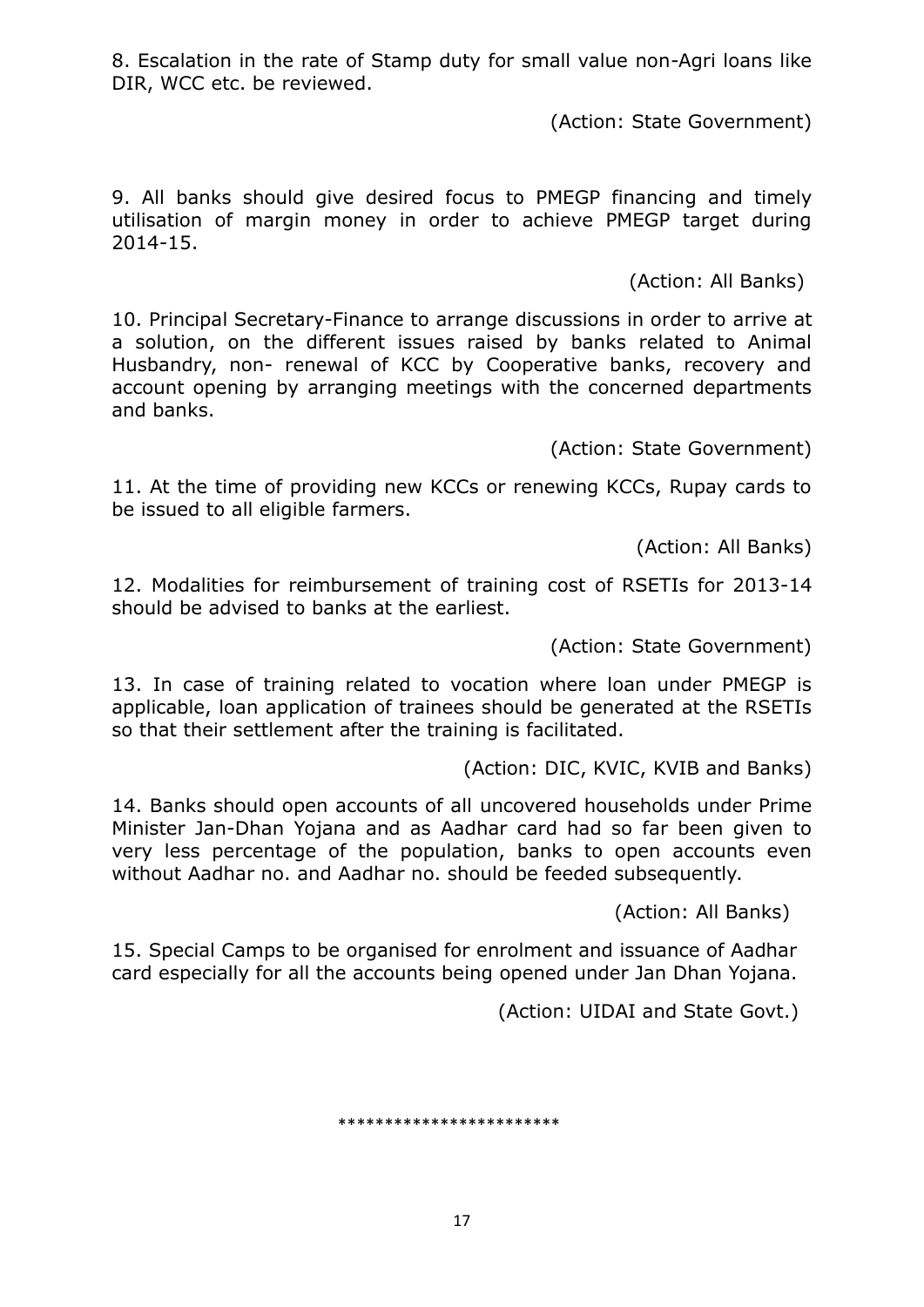## **th SLBC MEETING HELD ON 20.08.2014 AT HOTEL CHANAKYA, PATNA**

#### **Annexure -I**

| Sl.<br>No.                   | <b>Name of the Participant</b> | <b>Designation/office</b>                           |  |  |
|------------------------------|--------------------------------|-----------------------------------------------------|--|--|
| <b>MINISTERS</b>             |                                |                                                     |  |  |
| $\mathbf{1}$                 | Shri Bijendra Prasad Yadav     | Finance Minister, Govt. of Bihar                    |  |  |
| $\overline{c}$               | Shri Narendra Singh            | Agriculture Minister, Govt. of Bihar                |  |  |
| 3                            | Shri Bhim Singh                | Industries Minister, Govt. of Bihar                 |  |  |
| $\overline{4}$               | Shri Baidyanath Sahni          | Animal & Husbandry Minister, Govt. of Bihar         |  |  |
| <b>State Govt.</b>           |                                |                                                     |  |  |
| $\sqrt{5}$                   | Shri Navin Verma               | Principal Secretary, Industries, Govt. of Bihar     |  |  |
| 6                            | Shri Rajesh Gupta              | Principal Secretary, Co-operative, Govt. of Bihar   |  |  |
| $\boldsymbol{7}$             | Shri Rameshwar Singh           | Principal Secretary, Finance, Govt. of Bihar        |  |  |
| 8                            | Shri Amrit Lal Meena           | Principal Secretary, Agriculture, Govt. of Bihar    |  |  |
| 9                            | Shri S.M. Raju                 | Secretary, Rural Development Deptt., Govt. of Bihar |  |  |
| 10                           | Ms. Harjot Kaur                | Secretary, Animal Husbandry, Govt. of Bihar         |  |  |
| 11                           | Shri Rajit Punhani             | Secretary, Finance (Expenditure), Govt. of Bihar    |  |  |
| 12                           | Dr. B. Rajender                | Secretary, Finance (Resources), Govt. of Bihar      |  |  |
| 13                           | Shri Sridhar C.                | CEO, BRLPS                                          |  |  |
| 14                           | Shri Abhay Kumar Upadhyay      | ADG of Police, CID                                  |  |  |
| 15                           | Shri Rajesh Kumar              | Director, Animal Husbandry, Govt. of Bihar          |  |  |
| 16                           | Shri Awadhesh Kumar            | OSD, Finance, Govt. of Bihar                        |  |  |
| 17                           | Shri M.P. Bhagat               | Dy. Director (Banking)                              |  |  |
| 18                           | Shri A.K. Sharma               | Research Officer, National Commission for SCs       |  |  |
| <b>Reserve Bank of India</b> |                                |                                                     |  |  |
| $\mathbf{I}$                 | Shri M.K. Verma                | Regional Director, Reserve Bank of India            |  |  |
| $\overline{2}$               | Ms Smita Kumar                 | General Manager, Reserve Bank of India              |  |  |
| $\mathfrak{Z}$               | Ms. Shailaja Singh             | Asstt. General Manager, Reserve Bank of India       |  |  |
| $\overline{4}$               | Shri Devendra Bonde            | Manager, Reserve Bank of India                      |  |  |
| <b>Bankers</b>               |                                |                                                     |  |  |
| $\mathbf{1}$                 | Shri Ajit Sood                 | Chief General Manager, State Bank of India          |  |  |
| $\overline{c}$               | Shri K.R. Bhatt                | General Manager, NABARD, Patna                      |  |  |
| $\mathfrak{Z}$               | Shri Abhijit Dutta             | General Manager, NW-I, State Bank of India          |  |  |
| $\overline{4}$               | Shri S.K. Mallick              | General Manager, Punjab National Bank               |  |  |
| 5                            | Shri S.K. Rai                  | General Manager, Central Bank of India              |  |  |
| 6                            | Shri S.K. Shaw                 | General Manager, Bank of Baroda                     |  |  |
| 7                            | Shri L.K. Panda                | General Manager, UCO Bank                           |  |  |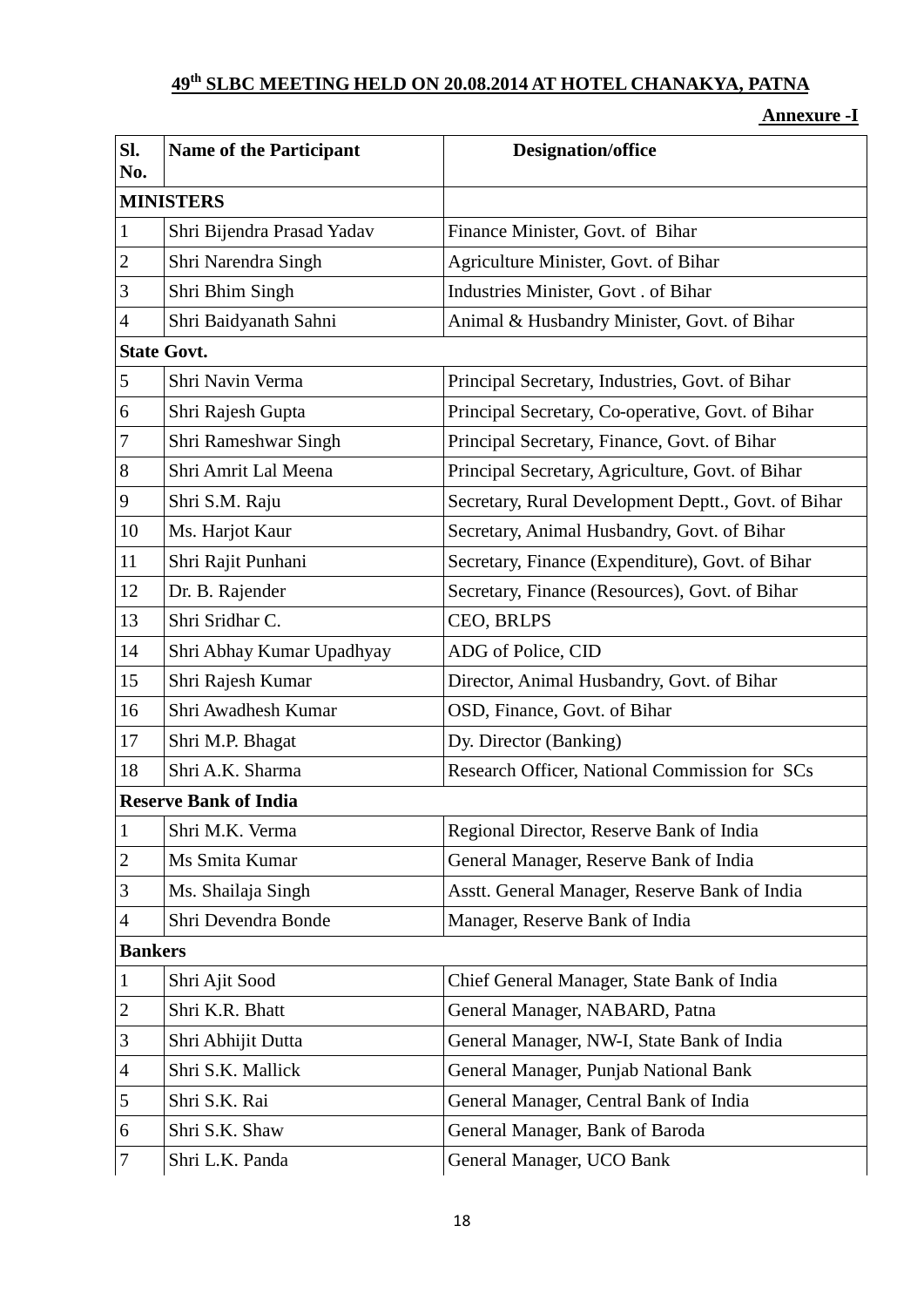| 8  | Shri Jitendra Nath Prasad   | General Manager, India Overseas Bank                  |
|----|-----------------------------|-------------------------------------------------------|
| 9  | Shri D. Padhi               | Dy. General Manager, NABARD                           |
| 10 | Shri N.S. Napalchyal        | Dy. General Manager (Agri)State Bank of India         |
| 11 | Shri C. Raj                 | Dy. General Manager (Outreach), State Bank of India   |
| 12 | Shri M.N. A. Ansari         | Dy. General Manager, Bank of India                    |
| 13 | Shri Ramkrishna             | Dy. General Manager, Canara Bank                      |
| 14 | Shri A.K. Dargan            | Dy. General Manager, Punjab National Bank             |
| 15 | Shri S. K. Mohapatra        | Dy. General Manager, Union Bank of India              |
| 16 | Shri Dhananjay Pratap Singh | Dy. General Manager, United Bank of India             |
| 17 | Shri Jagannath Mishra       | Dy. General Manager, Allahabad Bank                   |
| 18 | Shri S.C.Sharma             | Dy. General Manager & Dy. Circle Head, UCO Bank       |
| 19 | Shri Sanjay Kumar           | Dy. General Manager, Bihar State Co-operative Bank    |
| 20 | Shri A.K. Bhatia            | Chairman, Madhya Bihar Gramin Bank                    |
| 21 | Shri Ajay Pratap Singh      | Dy. General Manager, Dena Bank                        |
| 22 | Shri Satish Kumar Singh     | Asstt. General Manager, SLBC, SBI, LHO, Patna         |
| 23 | Shri Shivanand Prasad       | Asstt. General Manager (ABU-III), State Bank of India |
| 24 | Shri Naveen Chandra         | Asstt. General Manager, State Bank of India           |
| 25 | Shri K.K. Agrawal           | Asstt. General Manager, Syndicate Bank                |
| 26 | Shri S.K. Sharma            | Asstt. General Manager, Oriental Bank of Commerce     |
| 27 | Shri N.M. Avadhanulu        | Asstt. General Manager, Andhra Bank                   |
| 28 | Shri Amit Rai               | <b>Asstt. General Manager, SIDBI</b>                  |
| 29 | Shri Sanjeev Kumar Kaushal  | Asstt. General Manager, IDBI                          |
| 30 | Shri Abhishek Parashar      | Asstt. General Manager, ICICI Bank                    |
| 31 | Shri Amitabh Singh          | Regional Head, ICICI                                  |
| 32 | Shri Narendra Singh         | Dy. Vice President, HDFC Bank ltd.                    |
| 33 | Shri A.K. Srivastava        | General Manager, Bihar Gramin Bank                    |
| 34 | Shri V. Lakshmana Rao       | General Manager, Uttar Bihar Gramin Bank              |
| 35 | Shri K.K.Mohapatra          | Regional Manager, Agriculture Ins. Co. of India ltd.  |
| 36 | Shri Manoj Kumar            | SPC, RSETI                                            |
| 37 | Shri S.P. Singh             | Chief Manager, India Bank                             |
| 38 | Shri V. Gurusubramanian     | Chief Manager, Andhra Bank                            |
| 39 | Shri R.P. Nigam             | Chief Manager, Syndicate Bank                         |
| 40 | Shri Ashok Vardhan          | Chief Manager, Indusind Bank                          |
| 41 | Shri Rajiv Lochan Mohanty   | Chief Manager, Federal Bank                           |
| 42 | Shri Mahendra Roy           | Chief Manager, Vijaya Bank                            |
| 43 | Shri Pankaj Dwivedi         | Chief Manager, Punjab & Sind Bank                     |
| 44 | Shri Vikash Krishna         | Chief Manager, Bank of India                          |
| 45 | Shri Ravi Ranjan Prashun    | Sr. Manager, Bank of Maharahtra                       |